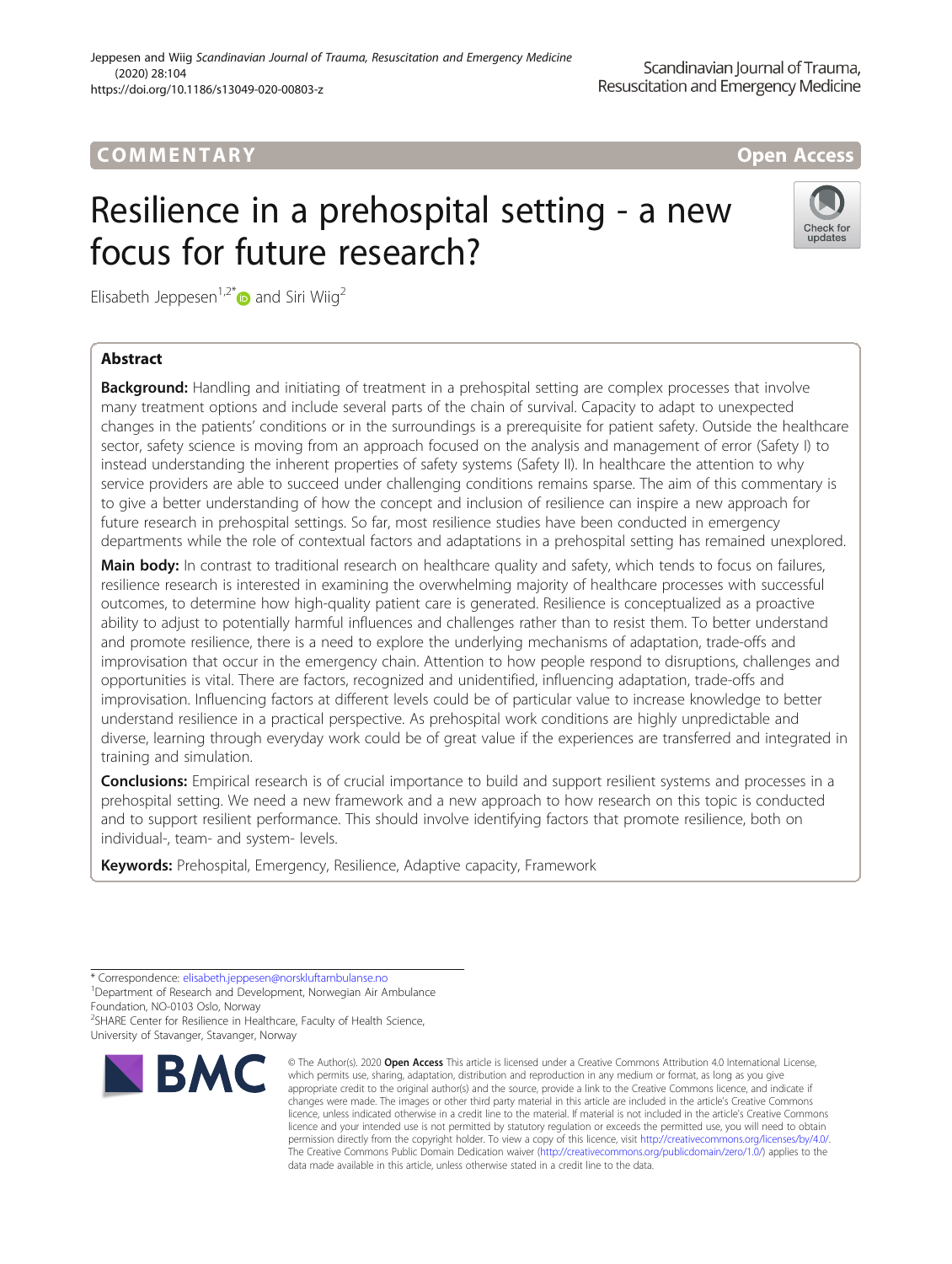### Background

Capacity to adapt to unexpected changes, whether these changes are in the patients' conditions or in the environment, is a prerequisite for patient safety in a prehospital setting. Initial treatment require complex means, involve many treatment options and include several parts of the chain of survival [\[1](#page-2-0)], including first responder, dispatch, ambulance, advanced emergency medical treatment, triage and Emergency Departments (EDs).

Care is mostly delivered to low acuity patients, but with nonetheless complex conditions, and care is delivered to high-acuity patients with unstable vital signs in a fast-paced setting under unpredictable conditions [\[2](#page-2-0)]. Moreover, decisions must be made under great uncertainty. In addition, patient numbers and treatment needs, may vary considerably from situation to situation, while resources including staff, facilities and equipment often are limited. Dealing with both ordinary and extreme events, from single individuals to very complex major incidents with multiple casualties, requires adaptive capacity, flexibility, and coordination among different groups of professionals across the rescue services. Under such circumstances, human performance can be affected by individual human factors (e.g. disruptions, fatigue, and stress levels) and several environmental stressors (e.g. exposure to accidents, threatening patient behaviour) [\[3](#page-2-0)]. This highly dynamic work environments makes working in the prehospital environment particularly vulnerable for serious patient harm [\[4](#page-2-0)]. In general, the extent of medical errors and preventable harms increase under advancing complexity of care. This represents a major challenge for healthcare providers, policy makers and political leaders [\[5](#page-2-0)]. Outside the healthcare sector, safety science is moving from an approach focused on the analysis and management of error (Safety I) to instead understanding the inherent properties of safety systems (Safety II). In healthcare the attention to why service providers are able to succeed under challenging conditions remains sparse [\[6](#page-2-0)]. Due to the lack of research helping us to understand what factors may influence patient safety in a prehospital setting, the aim of this commentary is to give a better understanding of how the concept and inclusion of resilience can inspire a new approach for future research in prehospital settings. So far, most studies with a resilience perspective have been conducted in Eds [[7](#page-2-0), [8\]](#page-2-0), however, generalizable models and methods for measuring resilience in EDs still remains a significant challenge, while the role of contextual factors in a prehospital setting are unexplored. We therefore need sufficient framework to be able to theorize and apply these concepts in a prehospital setting at individual, group and system levels.

#### Main text

#### Patient safety and resilience

There is broad agreement that a well-functioning trauma and emergency system, with a seamless treatment chain from scene to completed treatment, is essential for optimal patient outcome. However, there is a lack of studies investigating which elements contribute to increased quality and patient safety and why this treatment chain usually works well. A systematic review of studies evaluating the effects, reliability, validity and feasibility of interventions improving patient safety in emergency care identified a lack of evidence on effective safety governance strategies, particularly in the field of prehospital emergency care [[9](#page-2-0)]. Simulation-based training and incident reporting systems with a focus on reducing the fear of reporting, reporting burden, and structural and systematic feedback, are promising interventions to improve the governance of patient safety in emergency care [[9](#page-2-0)]. Articles discussing resilient health care in Eds recognized that to operate effectively and create value, EDs must be flexible, having the ability to rapidly adapt to the highly variable needs of patient [[10](#page-2-0)]. Safety II and the resilience research is interested in examining the overwhelming majority of healthcare processes with successful outcomes to determine how high quality patient care is generated in everyday clinical practice [\[11](#page-2-0)]. Resilience in healthcare is conceptualized as a proactive ability to adjust to potentially harmful influences and challenges rather than to resist them, resulting in higher quality of care  $[12]$ . It's a term that can be understood in a variety of ways, both at the individual, team and system level. Our understanding of the resilience term as a multi-level phenomenon, considers adaptive capacity to changes as a foundation for high quality care [\[12\]](#page-2-0). In this conceptualization resilience is defined as: the capacity to adapt to challenges and changes at different system levels, to maintain high quality care, involving flexibility, adjustments, improvisation, adaptation, and variability [[12](#page-2-0)]. Current research on patient safety and resilience lacks theoretical integration of the multiple levels of the healthcare systems, from individuals and teams (micro), to organisations (meso), to regulatory bodies and policy level actors (macro) [[8\]](#page-2-0). Working with severely ill or injured patients in the emergency chain demands both clinical skills and leadership at a micro level, coordination, adaptability and preparedness across tactical, operational and strategic levels at a meso level [\[13,](#page-3-0) [14](#page-3-0)], and development and compliance to a set of functional procedures and regulation from the regulatory bodies at the macro level [[15](#page-3-0)].

#### Capacity to adapt

To better understand and promote resilience, there is a need to explore the underlying mechanisms of adaptation, trade-offs and improvisation that occur in the emergency chain by exploring how people respond to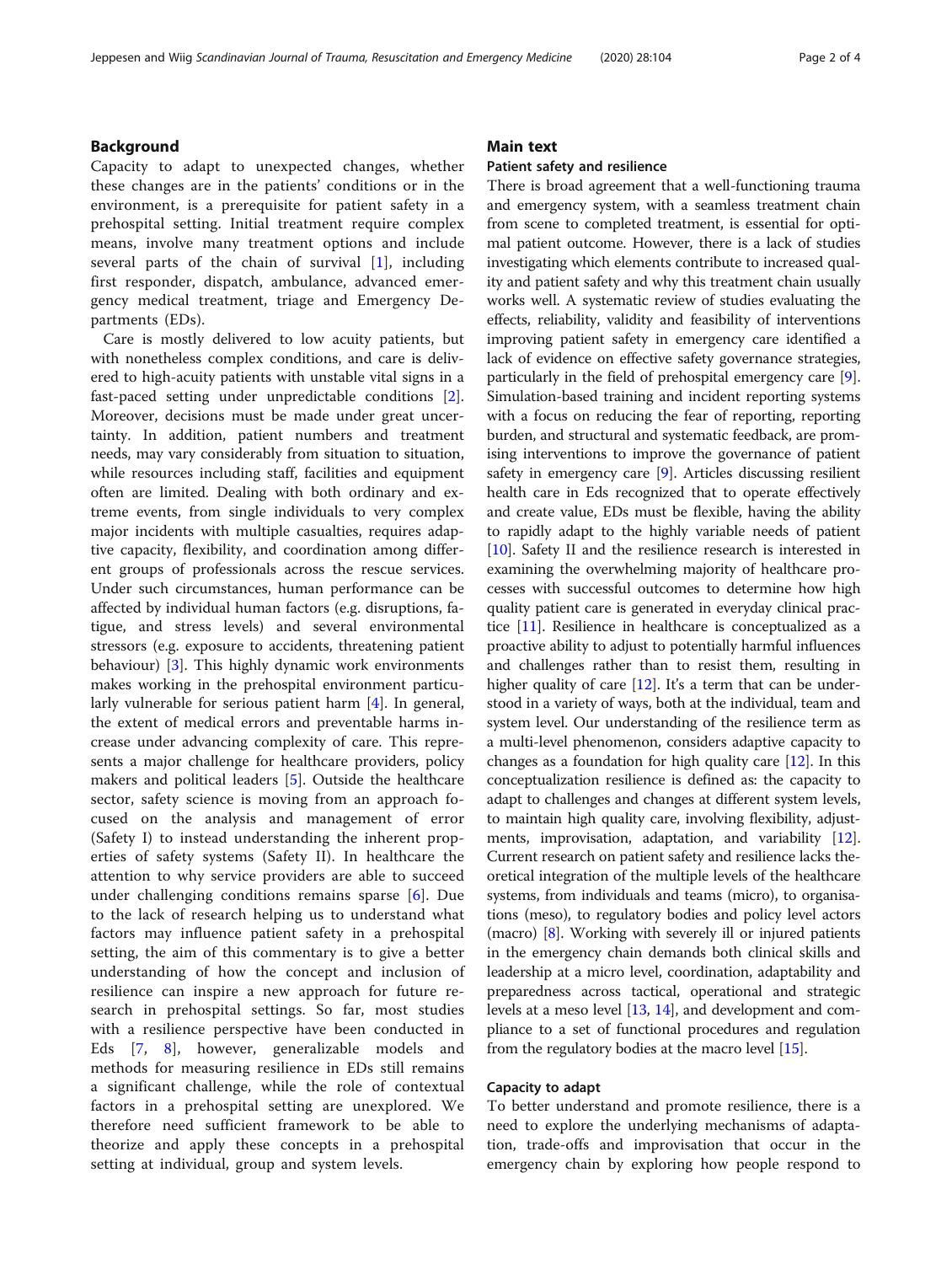<span id="page-2-0"></span>disruptions, challenges and opportunities. There are factors, recognized at a personal level (self-efficacy, coping strategies and situation awareness) [[16](#page-3-0)] and unidentified factors at system levels, influencing adaptation, tradeoffs and improvisation. Identifying influencing factors for adaptation at different levels is of great importance for being able to conduct research and explore resilience in a practical perspective. Often healthcare performers are unable to follow procedures, checklists and standards in all situations. In some cases, adaptations can be necessary for safe service provision. Checklists can contribute to relieve stress and improve teamwork processes and often, in stressful situations, professionals sink to the level of their training and to automized procedures [[17\]](#page-3-0). The professionals working in the field know that although protocols and guidelines have their place, work is only possible by continually adjusting what you do, which sometimes means improvising and working outside the "protocols". This variability in performance is necessary to accommodate patients' needs and unpredictable situations.

Although satisfactory individual technical skills, in combination with standardization and implementation of evidence-based guidelines, are prerequisite for developing multitasking skills, it is often not not enough to be prepared for challenging situations and better adaptive capacity. Given that the prehospital work conditions are so unpredictable and differs in scope and frequency, learning through everyday work is fundamental but not enough [\[18\]](#page-3-0). In a resilience perspective, learning through systematic training and simulation focusing on what works well is an under used learning source with a potential to significantly improve performance [[19](#page-3-0), [20](#page-3-0)]. Therefore, simulation can be an important tool for identifying factors that have an impact on adaptive capacity. However, apart from a small number of studies within certain clinical areas, healthcare research conducted from a resilience perspective in a prehospital setting is still in its infancy [7].

#### Conclusions

Empirical research is of crucial importance to understand, build and support resilient systems and processes, including exploring and developing interventions to improve capacity for adaptive change in a prehospital setting. There is a need for new approaches and a theoretical framework to inspire future research and support resilient performance. This should seek to identify enablers of resilience, both on individual, teams and system levels. These factors are prerequisites for developing competence, exploring and understanding of work practices, for developing proactive indicators, interventions and for a deeper understanding of the complexity and developing appropriate regulations.

#### Acknowledgements

Not applicable.

#### Authors' contributions

EJ and SW both contributed in writing the manuscript and have read and approved the final manuscript.

#### Authors' information

EJ is an associate professor at the University of Stavanger (UIS), in the Pre-Hospital Critical Care master program (PHCC), Faculty of Health Sciences, UiS. EJ is part of SHARE-Centre for Resilience in Healthcare, at the Faculty of Health Sciences, UiS. She also works as a senior researcher at the Norwegian Air Ambulance Foundation (NAAF).

SW is full professor of quality and safety in healthcare systems and center director at SHARE-Centre for Resilience in Healthcare at the Faculty of Health Sciences, University of Stavanger, Norway.

#### Funding

The authors received no external funding.

#### Availability of data and materials

Not applicable.

#### Ethics approval and consent to participate

Not applicable.

#### Consent for publication

Not applicable.

#### Competing interests

The authors declare that they have no competing interests or disclosures.

#### Received: 11 September 2020 Accepted: 15 October 2020 Published online: 21 October 2020

#### References

- 1. Nolan J, Soar J, Eikeland H. The chain of survival. Resuscitation. 2006;71(3): 270–1.
- 2. Patterson PD, Arnold RM, Abebe K, Lave JR, Krackhardt D, Carr M, et al. Variation in emergency medical technician partner familiarity. Health Serv Res. 2011;46(4):1319–31.
- 3. Reid BO, Haugland H, Abrahamsen HB, Bjørnsen LP, Uleberg O, Krüger AJ. Prehospital Stressors: A Cross-sectional Study of Norwegian HelicopterEmergency Medical Physicians. Air Med J. 2020;39(5):383–8. [https://](https://doi.org/10.1016/j.amj.2020.05.016) [doi.org/10.1016/j.amj.2020.05.016.](https://doi.org/10.1016/j.amj.2020.05.016) Epub 2020 Jun 24. PMID: 33012477.
- 4. Nemeth CP, Nunnally M, O'Connor MF, et al. Regularly irregular: how groups reconcile cross-cutting agendas and demand in healthcare. Cogn Tech Work. 2007;9:139–48. <https://doi.org/10.1007/s10111-006-0058-4>.
- 5. Bates DW, Singh H. Two decades since to err is human: an assessment of Progress and emerging priorities in patient safety. Health Aff (Millwood). 2018;37(11):1736–43.
- 6. Hagiwara MA, Magnusson C, Herlitz J, Seffel E, Axelsson C, Munters M, et al. Adverse events in prehospital emergency care: a trigger tool study. BMC Emerg Med. 2019;19(1):14.
- 7. Iflaifel M, Lim RH, Ryan K, Crowley C. Resilient health care: a systematic review of conceptualisations, study methods and factors that develop resilience. BMC Health Serv Res. 2020;20(1):324.
- 8. Berg SH, Akerjordet K, Ekstedt M, Aase K. Methodological strategies in resilient health care studies: an integrative review. Saf Sci. 2018;110:300–12.
- 9. Hesselink G, Berben S, Beune T, Schoonhoven L. Improving the governance of patient safety in emergency care: a systematic review of interventions. BMJ Open. 2016;6(1):e009837.
- 10. Back J, Ross AJ, Duncan MD, Jaye P, Henderson K, Anderson JE. Emergency department escalation in theory and practice: a mixed-methods study using a model of organizational resilience. Ann Emerg Med. 2017;70(5):659–71.
- 11. Braithwaite J, Wears RL, Hollnagel E. Resilient health care: turning patient safety on its head. Int J Qual Health Care. 2015;27(5):418–20.
- 12. Wiig S, Aase K, Billett S, Canfield C, Roise O, Nja O, et al. Defining the boundaries and operational concepts of resilience in the resilience in healthcare research program. BMC Health Serv Res. 2020;20(1):330.